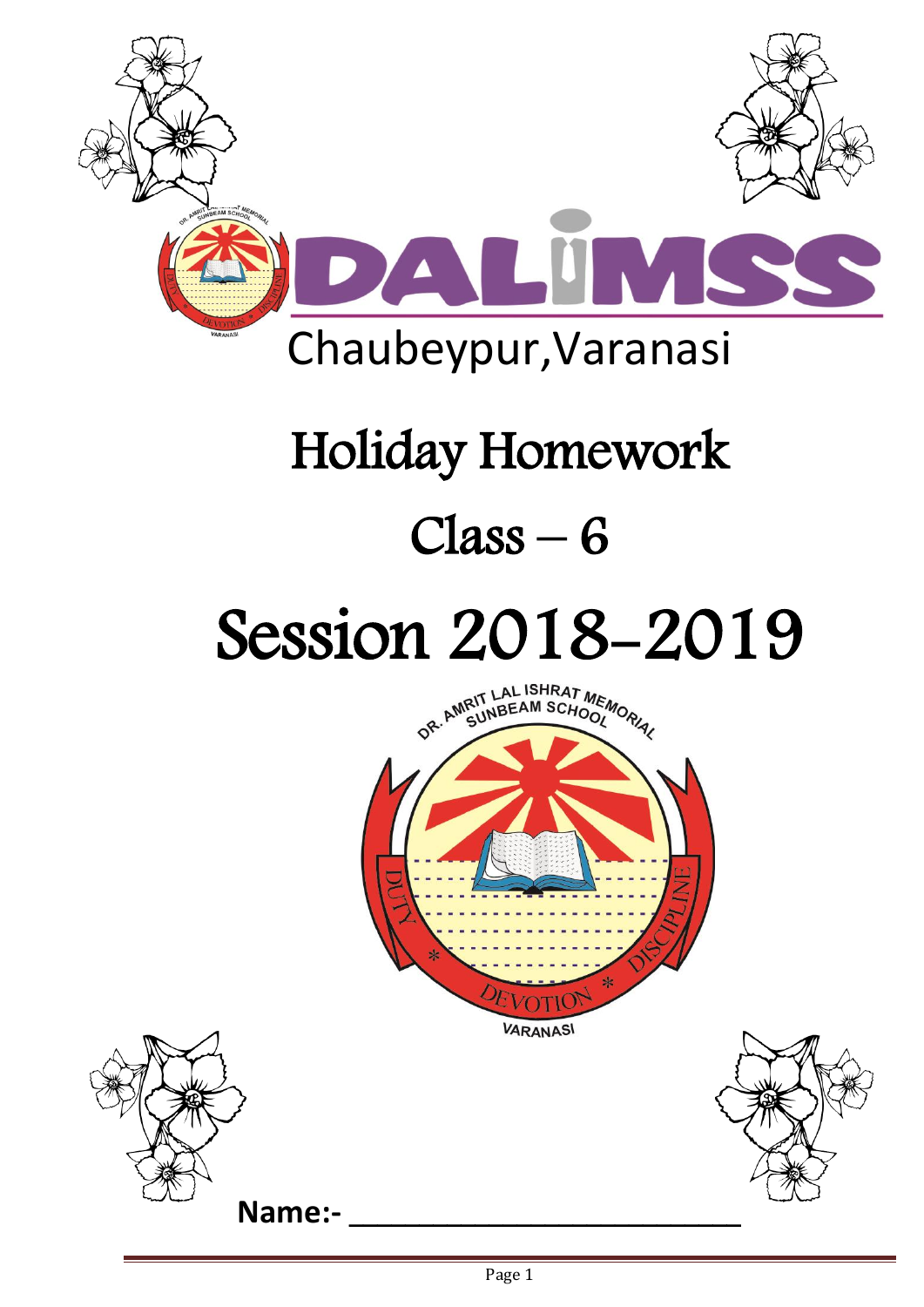# **English**

- **1.**Prepare a chart paper on "The Importance of English".
- **2.** Find out 20 New words from a daily newspaper. Write down its synonyms and antonyms.
- **3.** Find out all the Pronoun from ch-1 and 2 (English Reader) and write them in copy.
- **4.**Preparation for Unit Test-I.

# **Science**

- **1.**Make a Project file on Nutrients and Nutrition
- **2.**Make a chart paper –Vitamins, their functions and sources.
- **3.**Make a Project file on Sources of food.
- **4.**Make a chart paper showing Balanced diet.

# **Social studies**

- **1.**Make a model of our Solar System.
- **2.**Paste the pictures of Rabindra Nath Tagore,Bankim Chandra Chatterjee and B. R. Ambedkar and write 10 sentences about them on A-4 size coloured papers.

#### **Writing Skills-**

- **1.**Write an article on your culture and traditions and explain how different it is from others.
- **2.**Why do we not see the twinkling effect of the sun?
- **3.** What is the time at Allahabad(82  $1/2^0$ E) when it is noon at Greenwich?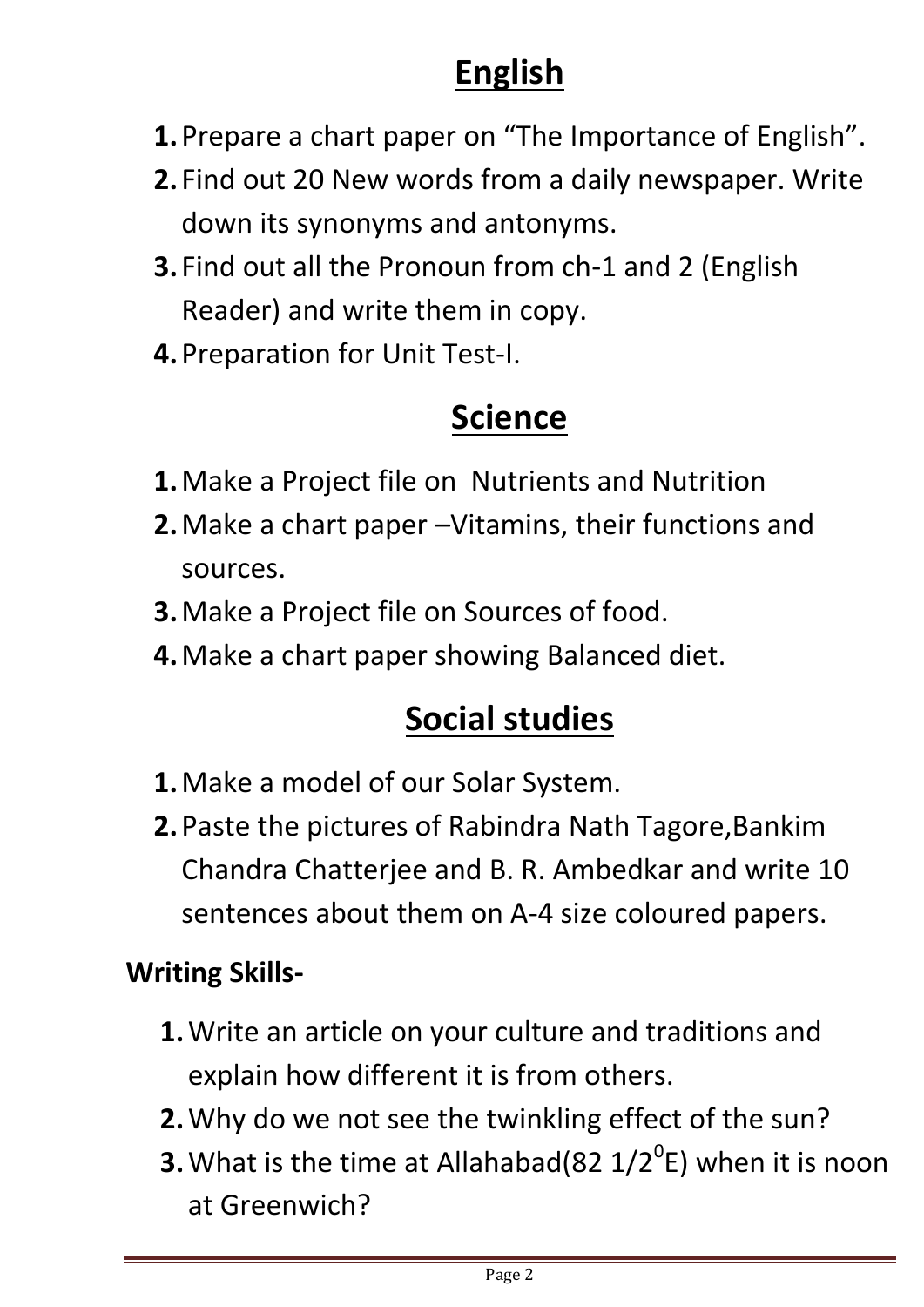## **Maths**

- **1.**1-Do Page No-1 to 20 in Maths Library Book.
- **2.**2-Draw Circle, Triangle, Rectangle, Square, Cube, Cuboid, Cylinder and Cone on a chart paper and colour it.
- **3.**3-Do Exercise 1-3 in Holiday Homework Note book.

### **G.K./ MORAL SCIENCE**

- **1.**Write 15 questions from current affairs on a chart paper .
- **2.**Write a short note on IPL.
- **3.**Paste pictures of different players.
- **4.** Write down 10 thought and learn it.

#### **Hindi**

- 1. अपनी पाठ्**य पुस्तक से कोई दो कविता लिखिए** |
- 2. उर्जा संरक्षण पर आधारित एक पोस्टर बनाइए या फाइल पर चित्र बनाकर वर्णन कीजिए |
- **3.** ऩाठ 1 से 3 तक के सबी शब्दाथा**,** प्रश्नोत्तर एिं व्याकरण बाग याद कीजर्ए |

### **Sanskrit**

- 1. वंदना अर्थ सहित याद करके लिखिए |
- 2. 15 धातु लिखकर उसके वाक्य बनाइए |
- 3. वर्णसंयोजन व वर्णवियोजन के 10-10 उदाहरण दीजिए |
- **4.** कारक चिन्ि याद करके लऱखिए |